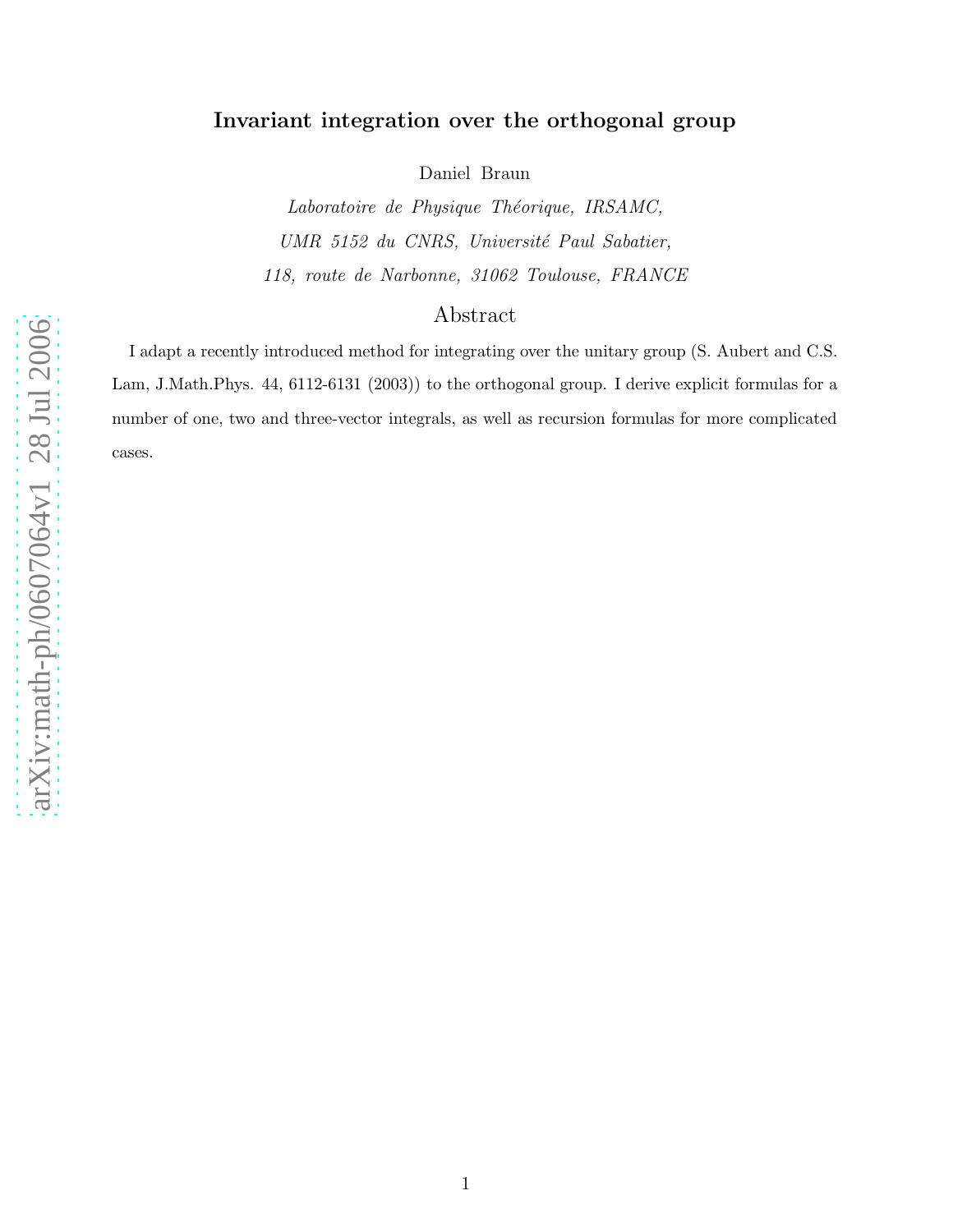## I. INTRODUCTION

Integrals over compact Lie groups arise in physics naturally through applications of random matrix theory [\[1\]](#page-12-0), which plays an important role in various fields of physics, ranging from nuclear theory [\[2\]](#page-12-1), quantum chaos [\[3\]](#page-12-2) and transport in mesoscopic devices [\[4\]](#page-12-3), to quantum information theory [\[5\]](#page-12-4). A new application arose recently in the latter field from the study of statistics of interference in quantum algorithms [\[6\]](#page-12-5). Quantum algorithms can always be represented as real matrices by spending one more qubit (i.e. doubling the size of the Hilbert space), which labels the real or imaginary part of the wave function [\[7](#page-12-6), [8](#page-12-7)], and the question was posed how this influences the amount of interference necessary in the quantum algorithm compared to a unitary representation [\[9](#page-12-8)]. Examining the statistics of interference drawn from the Haar orthogonal ensemble, i.e. the ensemble of orthogonal matrices with a flat distribution according to the Haar measure of the orthogonal group, then leads naturally to consider integrals of monomials of matrix elements over the orthogonal group  $O(N)$ .

Formulas for one-vector integrals were obtained earlier by Ullah [\[2\]](#page-12-1) and by Mehta [\[10\]](#page-12-9). An n−vector integral is defined as an integral containing elements from only n columns (or from n rows) of the orthogonal matrix. Prosen and co–workers introduced an asymptotic method which works well for large  $N$  [\[11](#page-12-10)]. The problem was solved in principal by Gorin [\[12\]](#page-12-11), who derived recursion relations connecting n–vector integrals to  $(n-1)$ –vector integrals. While the method is general, we will see below that explicit formulas can be obtained in a much easier way in various simple but important cases of integrals of low degree (and/or a small number of vectors). A number of interesting properties of integrals over the orthogonal (as well as the unitary and symplectic) group were also derived in [\[13](#page-12-12)], based on the use of Brauer algebras.

Recently, Aubert and Lam introduced a very elegant method for integration over the unitary group  $U(N)$  based solely on the unitary constraint and the invariance of the Haar measure under unitary transformations [\[14\]](#page-12-13). This method is very powerful, and allowed the authors to obtain explicit formulas for the lowest order integrals, including all onevector integrals, all two vector integrals with up to three different matrix elements taken to arbitrary powers, and all two and three-vector integrals up to order 6 (the order means here the number of matrix elements in the monomial to be integrated). Recursion relations can be obtained to reduce higher order integrals to these basic integrals. In the present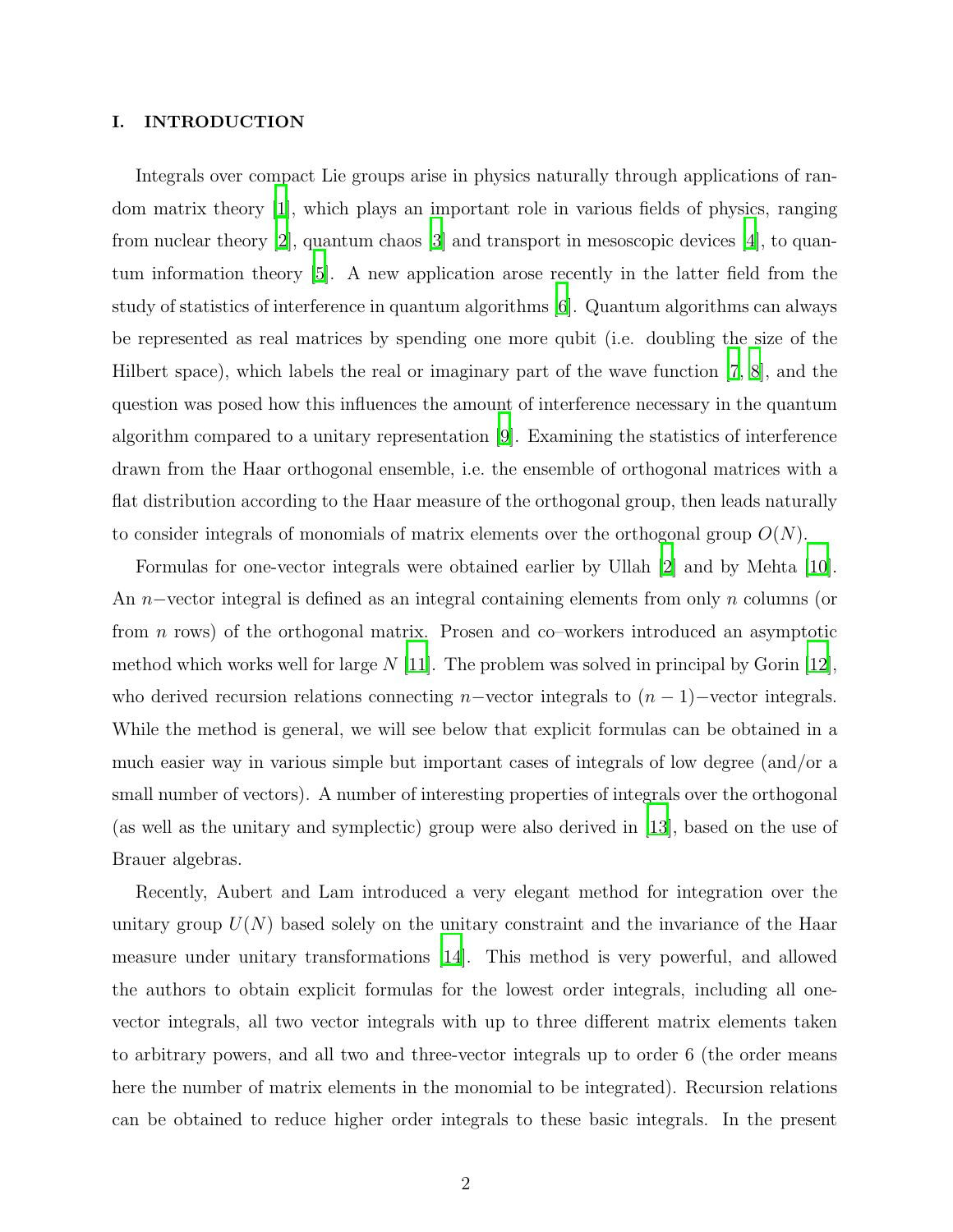paper I adapt the method of invariant integration to the orthogonal group, and derive the corresponding basic integrals and recursion formulae.

# II. INTEGRALS OVER THE ORTHOGONAL GROUP

Consider orthogonal, real  $N \times N$  matrices O with matrix elements  $O_{ij}$ ,  $1 \le i, j \le N$ . We will be interested in integrals of the type

$$
\mathcal{I}_{i_1j_1\ldots i_pj_p} \equiv \int (dO)O_{i_1j_1}\ldots O_{i_pj_p},\qquad(1)
$$

where the order p of the integral is some positive integer, and  $(dO)$  denotes the Haar invariant measure of the orthogonal group  $O(N)$ , normalized to  $\int (dO) = 1$ . These integrals can be calculated based solely on

<span id="page-2-1"></span>• the orthogonality relation  $O^T O = \mathbf{1} = O O^T$  (where <sup>T</sup> denotes the transposed matrix), or explicitly

<span id="page-2-0"></span>
$$
\sum_{i=1}^{N} O_{ij} O_{ik} = \delta_{jk} = \sum_{i=1}^{N} O_{ji} O_{ki}, \qquad (2)
$$

where  $\delta_{jk}$  stands for the Kronecker-delta;

• and the invariance of the Haar measure, meaning that for any function  $f(O)$  and an arbitrary (real) orthogonal  $(N \times N)$  matrix  $V$ ,

$$
\int (dO)f(O) = \int (dO)f(VO) = \int (dO)f(OV).
$$
\n(3)

Here we will use for  $f(O)$  the monomial

$$
f(O) = \prod_{\lambda=1}^{p} O_{i_{\lambda}j_{\lambda}} \equiv O_{IJ},
$$
\n(4)

and we have introduced the notation  $O_{IJ}$ , where  $I = \{i_1, \ldots, i_p\}$ ,  $J = \{j_1, \ldots, j_p\}$ . Correspondingly,  $\mathcal{I}_{i_1j_1...i_pj_p}$  will be abbreviated as  $\mathcal{I}_{i_1j_1...i_pj_p} \equiv \mathcal{I}(O_{IJ})$ .

# III. RELATIONS FROM INVARIANCE

A number of powerful relations are obtained from choosing different explicit orthogonal matrices, under which  $\mathcal{I}(O_{IJ})$  must be invariant.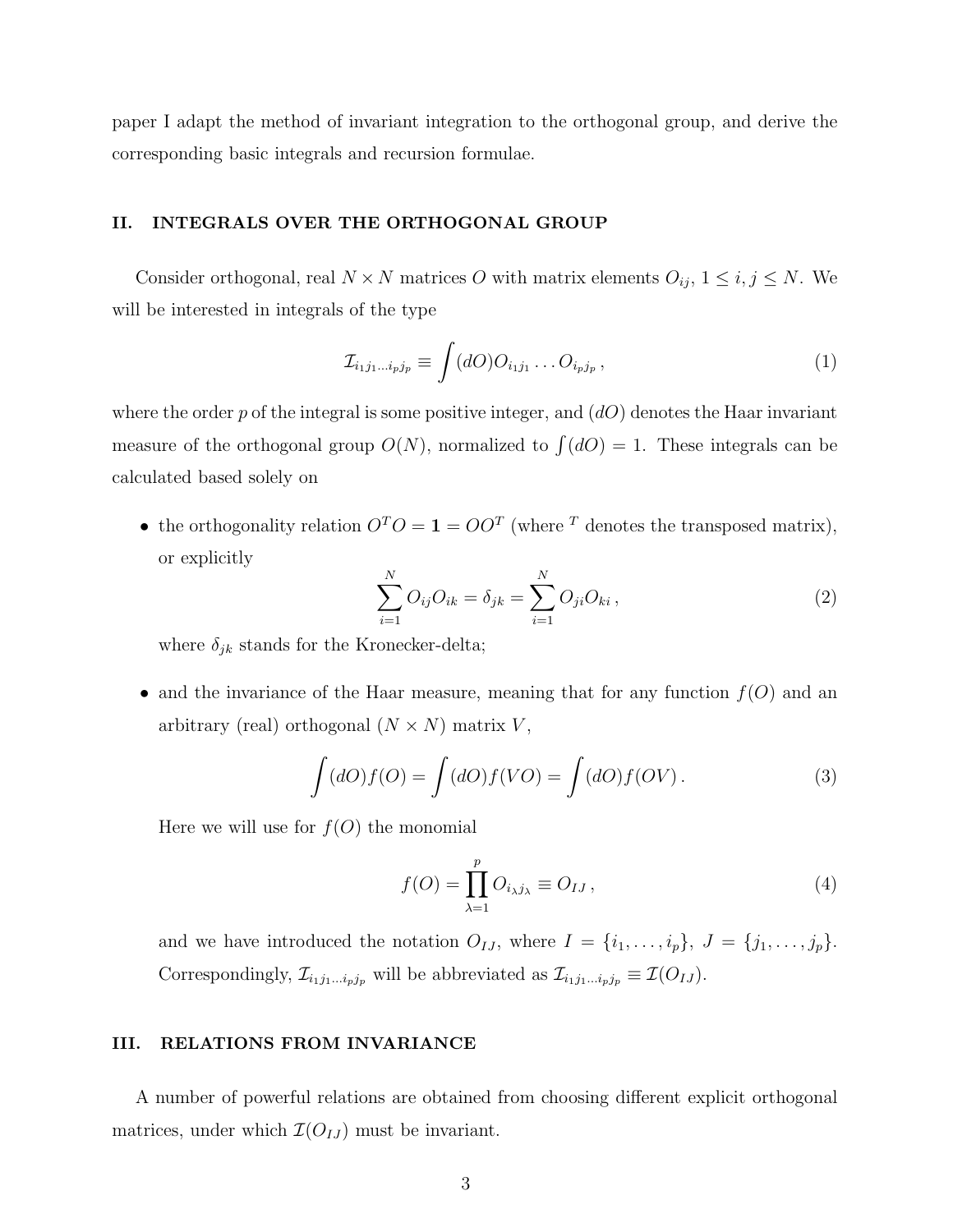### <span id="page-3-0"></span>A. Global sign change

<span id="page-3-1"></span>The simplest example consist of  $V = -1$ , i.e.  $V_{ij} = -\delta_{ij}$ , clearly an orthogonal transformation, with  $O' = VO = -O$ . Eq.[\(3\)](#page-2-0) implies  $f(O) = (-1)^p f(O)$ . Thus, p needs to be even, otherwise the integral will be zero. Even p will therefore be assumed from now on.

### B. Local sign change

Another orthogonal transformation is induced by a matrix V with matrix elements  $V_{ij} =$  $(-1)^{s_i} \delta_{ij}$ , where  $s_i \in \{0, 1\}$ . It leads to new matrix elements  $O'_{ij} = (VO)_{ij} = (-1)^{s_i} O_{ij}$  and  $f(O') = (-1)^{\sum_{\lambda=1}^p s_{i_\lambda}} f(O)$ . As each  $s_{i_\lambda}$  is arbitrary  $\in \{0,1\}$ , eq.[\(3\)](#page-2-0) implies that each  $i_\lambda$  has to appear an even number of times. The same reasoning applied to multiplication with V from the right lets us conclude that also each  $j_{\lambda}$  has to appear an even number of times, otherwise the integral will be zero.

### C. Permutations

Consider the permutation that exchanges two indices,  $i_0 \leftrightarrow j_0$ . It is induced by a transformation V with matrix elements  $V_{ij} = \delta_{ij}$  for  $i \neq i_0, j_0, V_{i_0j_0} = V_{j_0i_0} = 1, V_{i_0i_0} = V_{j_0j_0} = 0,$ which is manifestly orthogonal. An arbitrary permutation can be obtained by concatenating exchanges of two indices. The corresponding matrices are multiplied, and since the product of two orthogonal matrices is again orthogonal, an arbitrary permutation  $P$  can always be represented as real orthogonal matrix  $V$ . Multiplication from the left permutes the left hand indices in O,  $f(VO) = \prod_{\lambda} O_{P(i_{\lambda})j_{\lambda}}$ , and multiplication from the right permutes the right hand indices,  $f(OV) = \prod_{\lambda} O_{i_{\lambda}P(j_{\lambda})}$ . Therefore the value of the indices is of no importance, the only thing which counts is the multiplicity of all different indices. Thus, we may rewrite I and J as  $I = \{(i_1)^{\mu_1}, (i_2)^{\mu_2}, \ldots, (i_t)^{\mu_t}\}\$ and  $J = \{(j_1)^{\nu_1}, (j_2)^{\nu_2}, \ldots, (j_s)^{\nu_s}\}\$ , with  $\sum_{i=1}^t \mu_i = p = \sum_{i=1}^s \nu_i$ , where p is an even integer according to section IIIA, and all  $\mu_i$ and  $\nu_i$  must be even (section [III B\)](#page-3-1). We might even drop the indices  $i_\lambda$  and  $j_\lambda$  all together (e.g. chose them once for all as  $i_{\lambda} = \lambda (\lambda = 1, ..., t)$ ,  $j_{\lambda} = \lambda (\lambda = 1, ..., s)$ ), and just keep the multiplicities  $\mathcal{M} \equiv {\mu_1, \ldots, \mu_t}, \mathcal{N} \equiv {\nu_1, \ldots, \nu_s}.$ 

This result suggests a graphical representation of  $\mathcal{I}(O_{IJ})$ , where all first indices in  $O_{IJ}$ are represented by a dot in a left column (one dot for each different index), and all different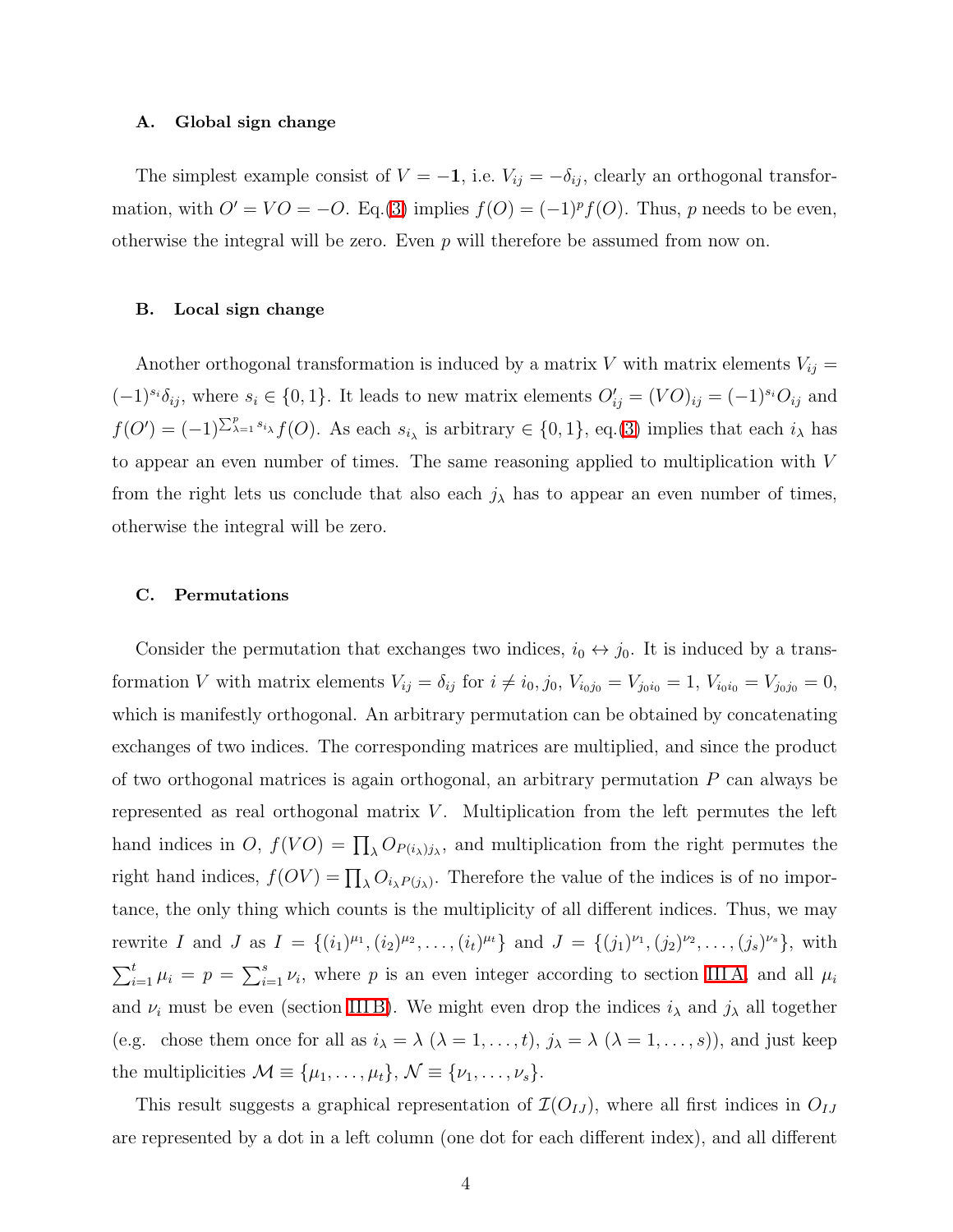

<span id="page-4-0"></span>FIG. 1: Example of a graphical representation for  $\int (dO)O_{11}O_{12}^3O_{21}O_{22}$ . Each dot in the left column presents a left index of a matrix element, each dot in the right column a right index of a matrix element. Each line corresponds to a factor in the monomial, with its power written next to it. The power is equal to one if it is not written out explicitly. The number of lines entering each point must be even.

second indices in  $O_{IJ}$  are represented by a dot in a right column. These dots are joined by lines, where each line represents a factor  $O_{i\lambda j\lambda}$ . If a factor appears to the power  $m_{\lambda}$ , we denote that power next to the line (see fig. [1\)](#page-4-0). If all powers  $m<sub>\lambda</sub>$  are even, the integral is positive, and is called a "direct integral"; otherwise it is called "exchange integral" [\[14\]](#page-12-13). In contrast to the integrals encountered for the unitary group [\[14](#page-12-13)], there are no complex conjugate factors here. This simplifies things at first, as we have to deal with only one type of lines, but also complicates things as it will lead to larger freedom in moving lines around (see below). Therefore, several recursion relations and their solutions will turn out to be more complicated than in the unitary case.

#### D. Transposition

<span id="page-4-1"></span>We have  $(dO) = (dO^T)$ , and therefore  $\mathcal{I}(O_{IJ}) = \mathcal{I}(O_{JI})$ . In the graphical language this tells us that all diagrams are invariant under reflection at a central vertical line.

#### E. Rotations

Consider a rotation in the plane spanned by the basis vectors pertaining to the indices a and b,  $V_{ij} = \delta_{ij}$  for  $i \neq a, b, V_{aa} = V_{bb} = \cos \xi$ ,  $V_{ab} = -V_{ba} = (\sin \xi)$ . Multiplied from the right, this transforms matrix elements according to  $O'_{ia} = (\cos \xi)O_{ia} - (\sin \xi)O_{ib}$ ,  $O'_{ib} = (\sin \xi)O_{ia} + (\cos \xi)O_{ib}, O'_{ij} = O_{ij}$  otherwise. It is most instructive to consider the effect of this rotation for a simple example, the integral  $\mathcal{I}((O_{11})^d)$ , d even, and  $a = 1$ ,  $b = 2$ .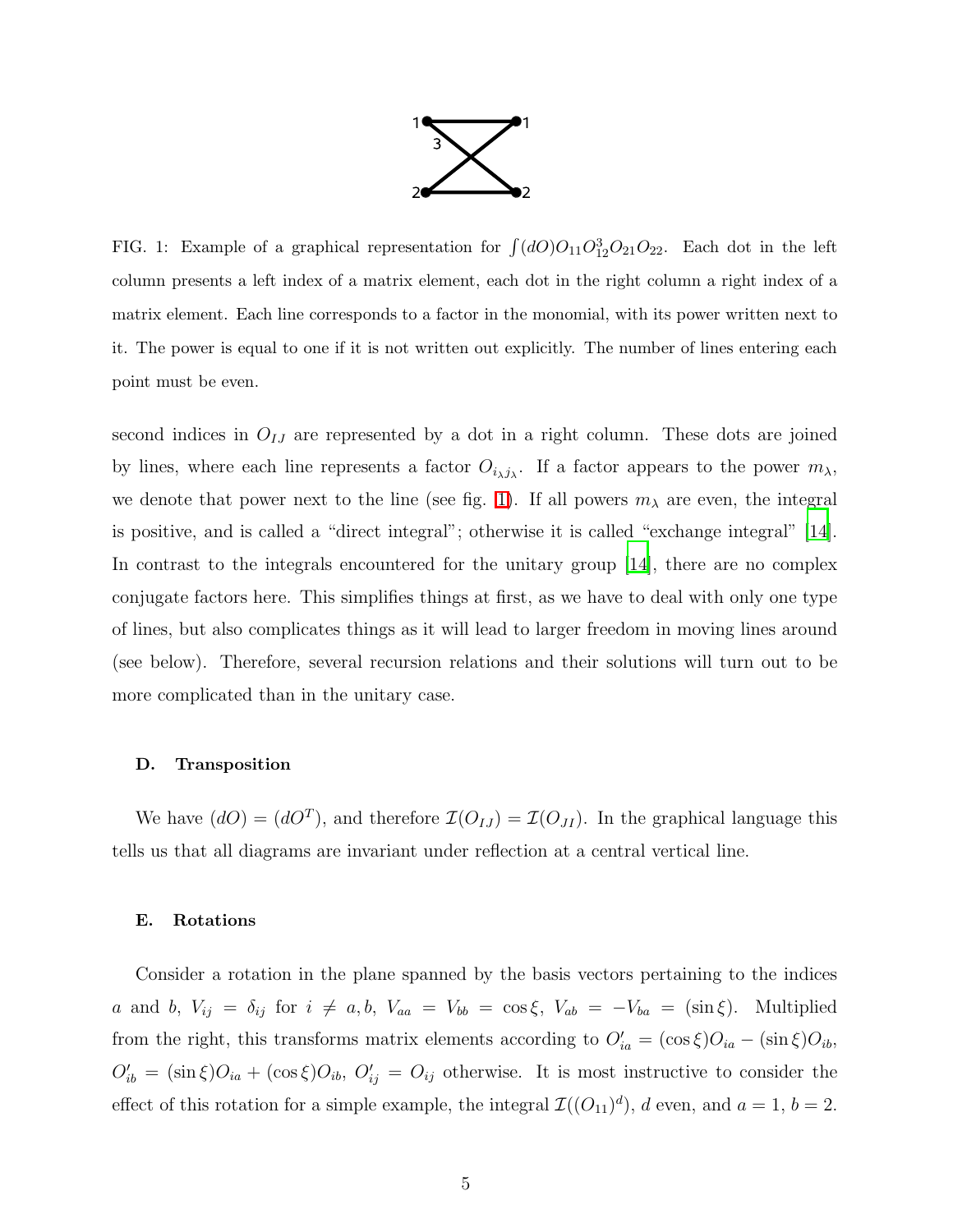Expanding  $(O'_{11})^d$ , we obtain

<span id="page-5-2"></span>
$$
\mathcal{I}((O'_{11})^d) = \sum_{e=0}^d \binom{d}{e} (\cos \xi)^{d-e} (-\sin \xi)^e \int (dO)(O_{11})^{d-e} (O_{12})^e = \mathcal{I}((O_{11})^d) \,,\tag{5}
$$

<span id="page-5-0"></span>where the last equal sign is dictated by the invariance under rotations, so the left hand side must be independent of ξ. As the only independent form of  $\cos \xi$  and of  $\sin \xi$  are powers of  $\cos^2 \xi + \sin^2 \xi$ , the left side can only contain even values of e, such that with  $e = 2\tilde{e}$ ,  $d = 2\tilde{d}$ 

$$
\mathcal{I}((O'_{11})^d) = \sum_{\tilde{e}=0}^{\tilde{d}} \binom{2\tilde{d}}{2\tilde{e}} (\cos \xi)^{2(\tilde{d}-\tilde{e})} (\sin \xi)^{2\tilde{e}} \mathcal{I}((O_{11})^{2(\tilde{d}-\tilde{e})} (O_{12})^{2\tilde{e}})
$$
(6)

$$
= \sum_{\tilde{e}=0}^{\tilde{d}} M_e(\cos \xi)^{2(\tilde{d}-\tilde{e})} (\sin \xi)^{2\tilde{e}}, \tag{7}
$$

<span id="page-5-1"></span>
$$
M_e = \binom{2\tilde{d}}{2\tilde{e}} \mathcal{I}((O_{11})^{2(\tilde{d}-\tilde{e})}(O_{12})^{2\tilde{e}}).
$$
\n(8)

Invariance under rotations requires that  $M_e \propto \left(\frac{\tilde{d}}{\tilde{e}}\right)$  $\epsilon^d$ . The proportionality constant can be fixed from  $\tilde{e} = 0$ ,  $M_0 = \mathcal{I}((O_{11})^d) \equiv F_1(2\tilde{d})$ , and we are thus lead to  $M_e = \begin{pmatrix} \tilde{d} & \tilde{d} \\ \tilde{e} & \tilde{e} & \tilde{d} \end{pmatrix}$  $e^d$ ) $\mathcal{I}((O_{11})^d)$ . Together with [\(8\)](#page-5-0) this leads to a series of relationships,

$$
F_2(2(\tilde{d} - \tilde{e}), 2\tilde{e}) \equiv \mathcal{I}((O_{11})^{2(\tilde{d} - \tilde{e})}(O_{12})^{2\tilde{e}}) = \frac{{\binom{\tilde{d}}{\tilde{e}}}}{\binom{2\tilde{d}}{2\tilde{e}}} \mathcal{I}((O_{11})^d) = \frac{{\binom{\tilde{d}}{\tilde{e}}}}{\binom{2\tilde{d}}{2\tilde{e}}} F_1(2\tilde{d}).
$$
 (9)

In the graphical language, we have rotated  $2\tilde{e}$  lines away from the right dot to a new, empty dot, and we have found a relationship between this new integral and the old one, containing only one line of multiplicity  $d = 2\tilde{d}$ . The same reasoning can be applied to a dot which is part of a more complicated diagram, i.e. a dot in which lines from several other dots terminate. The total number of lines arriving at the dot will again be denoted by  $d$ , and must still be even. Invariance under rotations implies again the same form [\(7\)](#page-5-0) after expanding the powers of all matrix elements which get transformed, and leads to the same eq.[\(9\)](#page-5-1), where now  $F_1(2\tilde{d})$  means the original diagram, and  $F_2(2(\tilde{d} - \tilde{e}), 2\tilde{e})$  the diagram in which  $2\tilde{e}$  lines have been rotated away from one dot to another, empty dot. Note that exactly the same relation is obtained for integration over the hypersphere (instead of integration over the orthogonal group) [\[14\]](#page-12-13). This is not surprising, as [\(5\)](#page-5-2) is a one–vector integral, such that only the normalization of each column is involved, but no orthogonality relation between different columns. More generally, any one–vector integral over the orthogonal group  $O(N)$ equals the corresponding integral over the hypersphere in  $N$  dimensions [\[12](#page-12-11)].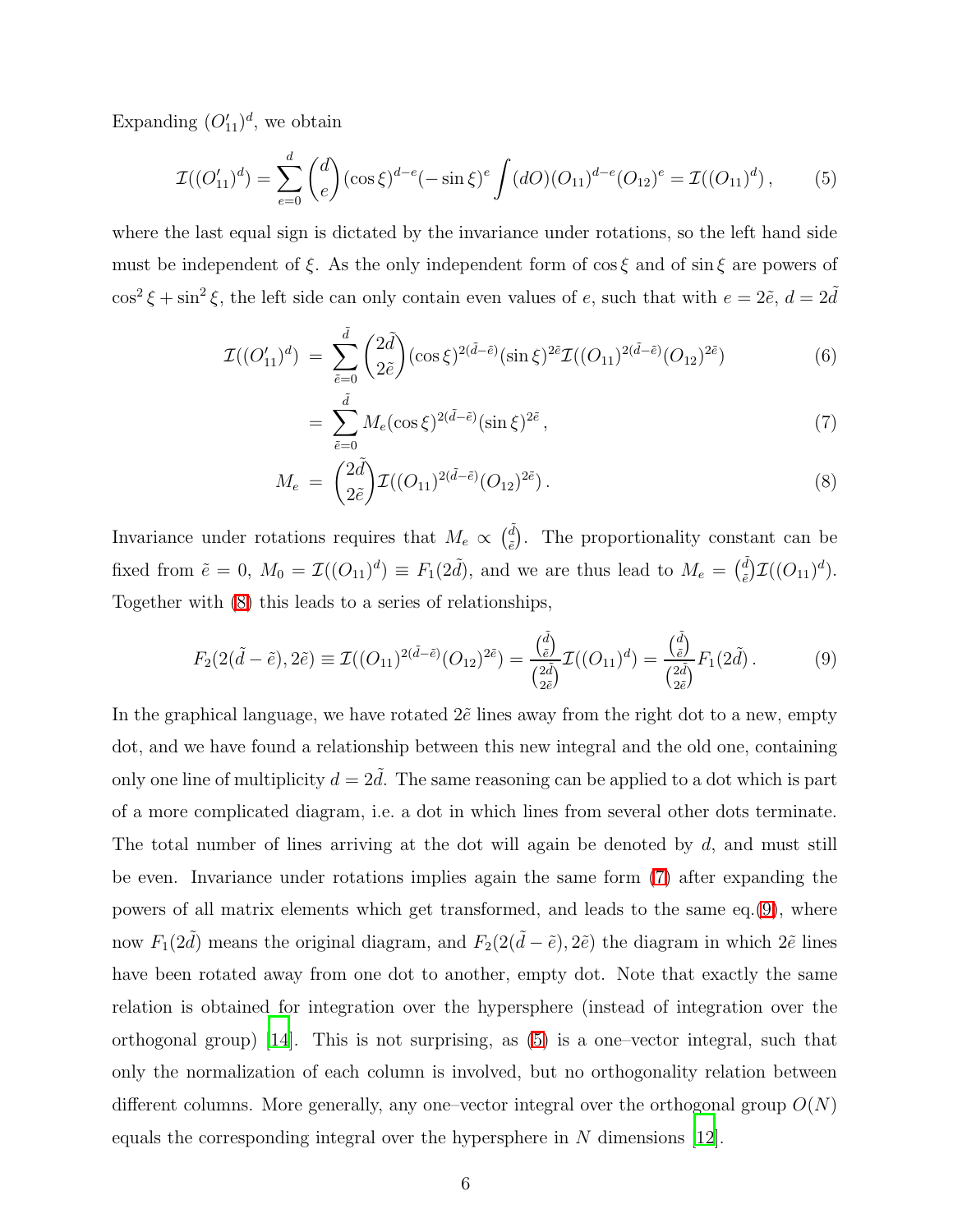<span id="page-6-1"></span>

<span id="page-6-2"></span>FIG. 2: Graphical representation of the fan integral, eq.[\(11\)](#page-6-0).

Eq.[\(9\)](#page-5-1) can be iterated to give the relations called "fan relations" in  $[14]$ ,

$$
F_t(2(\tilde{d}-\tilde{d}_1), 2(\tilde{d}_1-\tilde{d}_2), \dots, 2(\tilde{d}_{t-2}-\tilde{d}_{t-1}), 2\tilde{d}_{t-1}) = F_1(2\tilde{d}) \frac{\left(\frac{\tilde{d}}{\tilde{d}_1}\right)\left(\frac{\tilde{d}_1}{\tilde{d}_2}\right) \cdot \dots \cdot \left(\frac{\tilde{d}_{t-2}}{\tilde{d}_{t-1}}\right)}{\left(\frac{2\tilde{d}}{2\tilde{d}_1}\right)\left(\frac{2\tilde{d}_1}{2\tilde{d}_2}\right) \cdot \dots \cdot \left(\frac{2\tilde{d}_{t-2}}{2\tilde{d}_{t-1}}\right)}.
$$
 (10)

<span id="page-6-0"></span>We recognize  $2\tilde{d}_{t-1} = m_t$  as the multiplicity of the last line (line t),  $2(\tilde{d}_{t-2} - \tilde{d}_{t-1}) = m_{t-1}$ as the multiplicity of line  $t - 1$ , and so on, up to the multiplicity  $m_1 = 2(\tilde{d} - \tilde{d}_1)$  of the first line. The relationships between  $\tilde{d}_i$  and  $m_j$  are easily inverted, and, when re-injected into [\(10\)](#page-6-1), lead to the final form of the "fan relation" for an integral represented by the diagram in fig[.2,](#page-6-2)

$$
F_t(m_1, \ldots, m_t) = F_1(d) \frac{(d/2)!}{d!} \frac{m_1! \cdot \ldots \cdot m_t!}{(\frac{m_1}{2})! \cdot \ldots \cdot (\frac{m_t}{2})!}.
$$
\n(11)

The integral for a single line with multiplicity  $d, F_1(d)$ , will be calculated in the next section.

### IV. RELATIONS FROM ORTHOGONALITY

The orthogonality relation [\(2\)](#page-2-1) is a handy tool to reduce the number of lines in a diagram. It is most instructive to consider as simple example the integral

$$
F_2(2(m-1),2) = \int (dO)(O_{1k})^{2(m-1)}(O_{1l})^2 \quad k \neq l \,, \tag{12}
$$

As we have seen, the value of the integral is independent of the index l, as long as  $l \neq k$ . At the same time, if we sum over all possible values of  $l$  (i.e.  $l = 1, ..., N$ ), we can make use of [\(2\)](#page-2-1), as  $\sum_{l=1}^{N} (O_{1l})^2 = 1$ . Therefore,

<span id="page-6-3"></span>
$$
(N-1)F_2(2(m-1),2) = \sum_{l=1}^{N} \int (dO)(O_{1k})^{2(m-1)} (O_{1l})^2 - \int (dO)(O_{1k})^{2m}
$$
  
=  $F_1(2(m-1)) - F_1(2m)$ . (13)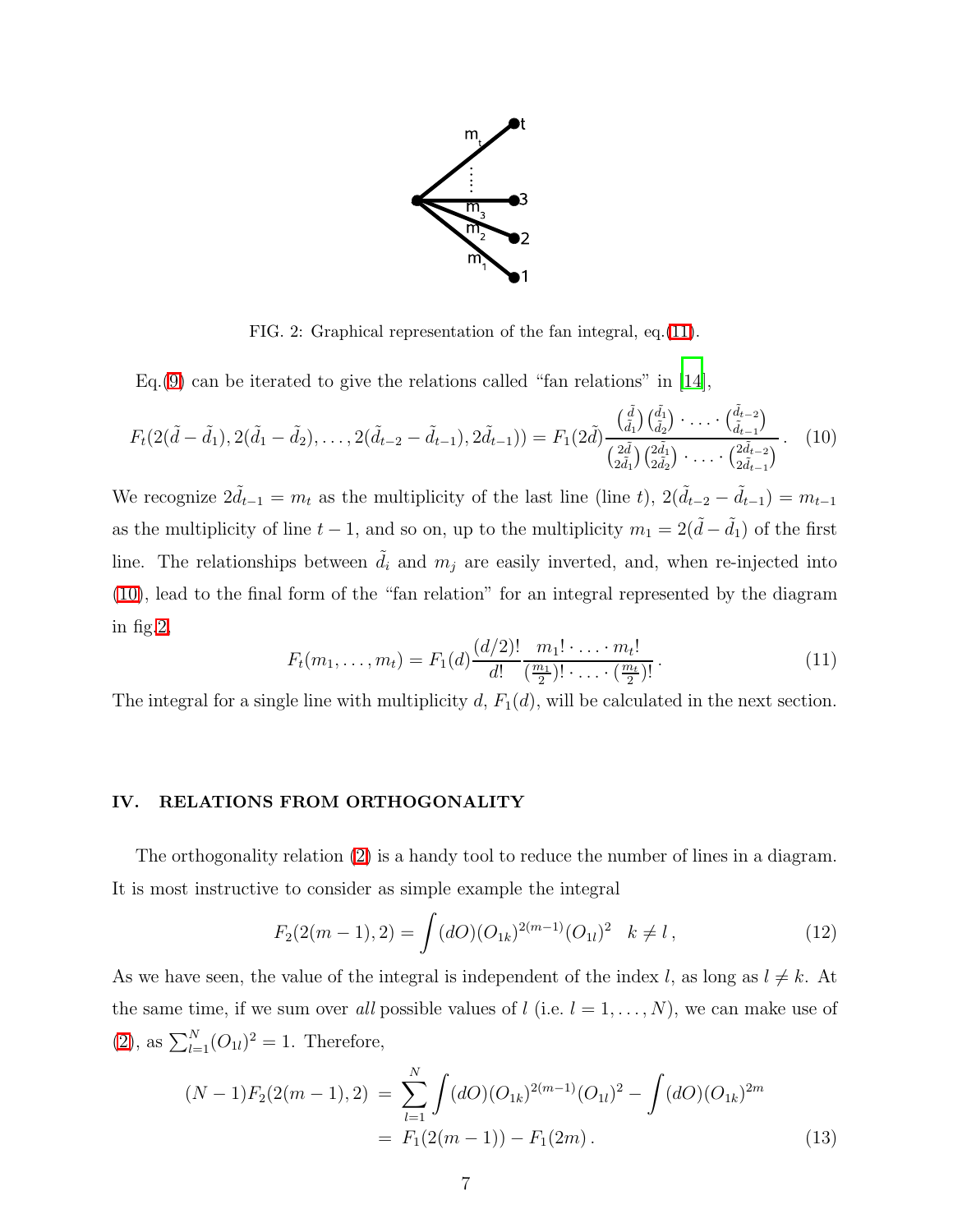This is an equation independent of the fan relation [\(11\)](#page-6-0). The latter leads in the present case to

$$
F_2(2(m-1),2) = \frac{F_1(2m)}{2m-1},
$$
\n(14)

and combining this with [\(13\)](#page-6-3) gives a recursion relation for  $F_1(2m)$ ,

$$
F_1(2m) = \frac{2m-1}{2m+N-2} F_1(2m-2),
$$
\n(15)

<span id="page-7-0"></span>with the obvious solution

$$
F_1(2m) = \frac{(2m-1)!!(N-2)!!}{(2m+N-2)!!}.
$$
\n(16)

The normalization  $F_1(0) = \int (dO) = 1$  was used, and can be retrieved from [\(16\)](#page-7-0) if we define  $(-1)!! = 1.$ 

The orthogonality relation is useful if we have a dot in which only two lines end. Note that so far we have used again just the normalization of each line in the orthogonal matrix. If the two lines ending in dot  $l$  on the right were replaced by two lines originating from two different dots on the left, the sum over all values of l would give zero, regardless of the rest of the diagram.

## V. Z–INTEGRALS

As an application of the techniques introduced, we now consider all possible integrals with up to three different factors, two indices on the right, and two on the left (see fig[.3\)](#page-8-0), baptized "Z–integrals" in [\[14\]](#page-12-13),

<span id="page-7-2"></span><span id="page-7-1"></span>
$$
Z(m_1, m_2, m_3) = \int (dO)(O_{11})^{m_1} (O_{12})^{m_2} (O_{22})^{m_3} . \tag{17}
$$

All multiplicities  $m_1, m_2, m_3$  must be even. We start from the integral  $\mathcal{I}(3b)$  shown in fig[.3,](#page-8-0) obtained by rotating two lines away from the first dot on the left to a new dot. The latter is arbitrary, and we can sum over it, avoiding the already taken indices 1 and 2, whereas in the full sum the extra line disappears,

$$
\sum_{k=3}^{N} \mathcal{I}(3b) = (N-2)\mathcal{I}(3b) = Z(m_1, m_2, m_3 - 2) - Z(m_1, m_2, m_3) - Z(m_1, m_2 + 2, m_3 - 2). \tag{18}
$$

On the other hand, the fan relation [\(11\)](#page-6-0) can be applied to the upper two lines of the diagram (3b), which gives  $\mathcal{I}(3b) = \frac{1}{m_3-1} Z(m_1, m_2, m_3)$ . Once we insert the latter result into [\(18\)](#page-7-1), we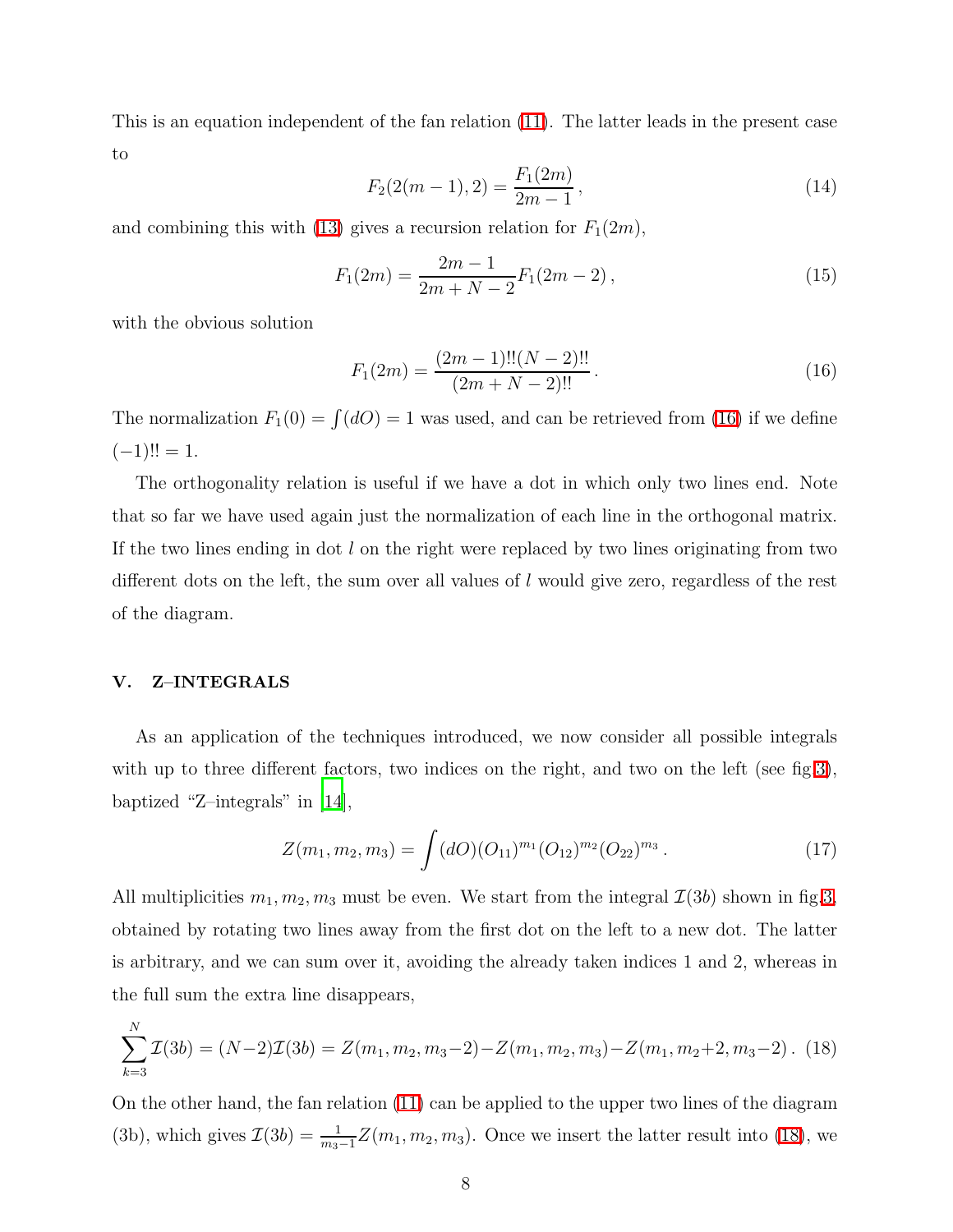

<span id="page-8-0"></span>FIG. 3: Graphical representation of the Z-integral, eq.[\(17\)](#page-7-2) (left) and the integral  $\mathcal{I}(3b)$  used to establish a recursion relation for it (right).

find the recursion

<span id="page-8-1"></span>
$$
Z(m_1, m_2, m_3) = \frac{m_3 - 1}{N + m_3 - 3} \left( Z(m_1, m_2, m_3 - 2) - Z(m_1, m_2 + 2, m_3 - 2) \right), \tag{19}
$$

which should be supplemented by the initial value

$$
Z(m_1, m_2, 0) = F_2(m_1, m_2) = \frac{(m_1 + m_2 - 1)!!(N - 2)!!}{(m_1 + m_2 + N - 2)!!} \frac{\left(\frac{m_1 + m_2}{2}\right)! m_1! m_2!}{(m_1 + m_2)!(\frac{m_1}{2})!(\frac{m_2}{2})!} \tag{20}
$$

obtained from the fan relation [\(11\)](#page-6-0). If we apply the recursion relation again, we easily convince ourselves that its solution is of the form

$$
Z(m_1, m_2, m_3) = \frac{(m_3 - 1)!!(N - 3)!!}{(N + m_3 - 3)!!} \sum_{i=0}^{m_3/2} {m_3/2 \choose i} Z(m_1, m_2 + 2i, 0) (-1)^i.
$$
 (21)

A closed form can be found for the sum in this equation, if we consider N even and odd separately. For  $N$  even, [\(20\)](#page-8-1) can be re-expressed as

$$
Z(m_1, m_2, 0) = \frac{\left(\frac{N-2}{2}\right)! m_1! m_2!}{2^{m_1+m_2} \left(\frac{m_1}{2}\right)! \left(\frac{m_2}{2}\right)! \left(\frac{m_1+m_2+N-2}{2}\right)!},
$$
\n(22)

<span id="page-8-2"></span>such that

$$
Z(m_1, m_2, m_3) = \frac{(m_3 - 1)!!(N - 3)!!}{(N + m_3 - 3)!!} \frac{\left(\frac{N - 2}{2}\right)! m_1!}{2^{m_1 + m_2} \left(\frac{m_1}{2}\right)!} S_1,
$$
  

$$
S_1 \equiv \sum_{i=0}^{m_3/2} \left(\frac{-1}{4}\right)^i {m_3/2 \choose i} \frac{(m_2 + 2i)!}{\left(\frac{m_2}{2} + i\right)! \left(\frac{m_1 + m_2 + 2i + N - 2}{2}\right)!}
$$
  

$$
= \frac{2^{\frac{m_2 - m_3}{2}} (m_2 - 1)!! (m_1 + m_3 + N - 3)!!}{(m_1 + N - 3)!! \left(\frac{m_1 + m_2 + m_3 + N - 2}{2}\right)!}.
$$
 (23)

This leads to the final result

$$
Z(m_1, m_2, m_3) = \frac{m_1! m_2! m_3! \left(\frac{m_1 + N - 2}{2}\right)! \left(\frac{m_3 + N - 2}{2}\right)!}{2^{m_1 + m_2 + m_3} (m_1 + N - 2)! (m_3 + N - 2)! \left(\frac{m_1 + m_3 + N - 2}{2}\right)! \left(\frac{m_1 + m_2 + m_3 + N - 2}{2}\right)!}
$$
  

$$
\times \frac{(m_1 + m_3 + N - 2)! (N - 2)!}{(m_1)!(m_2)!(m_3)!}
$$
 (24)

$$
= \frac{2^{2-N}\Gamma(\frac{1+m_1}{2})!\left(\frac{m_2}{2}\right)!}{\pi\Gamma(\frac{1}{2}(N+m_1-1))\Gamma(\frac{1+m_3}{2})\Gamma(N-1)\Gamma(\frac{1}{2}(N+m_1+m_3-1))}
$$
\n
$$
= \frac{2^{2-N}\Gamma(\frac{1+m_1}{2})\Gamma(\frac{1+m_2}{2})\Gamma(\frac{1+m_3}{2})\Gamma(N-1)\Gamma(\frac{1}{2}(N+m_1+m_3-1))}{\pi\Gamma(\frac{1}{2}(N+m_1-1))\Gamma(\frac{1}{2}(N+m_3-1))\Gamma(\frac{1}{2}(N+m_1+m_2+m_3))}.
$$
\n(25)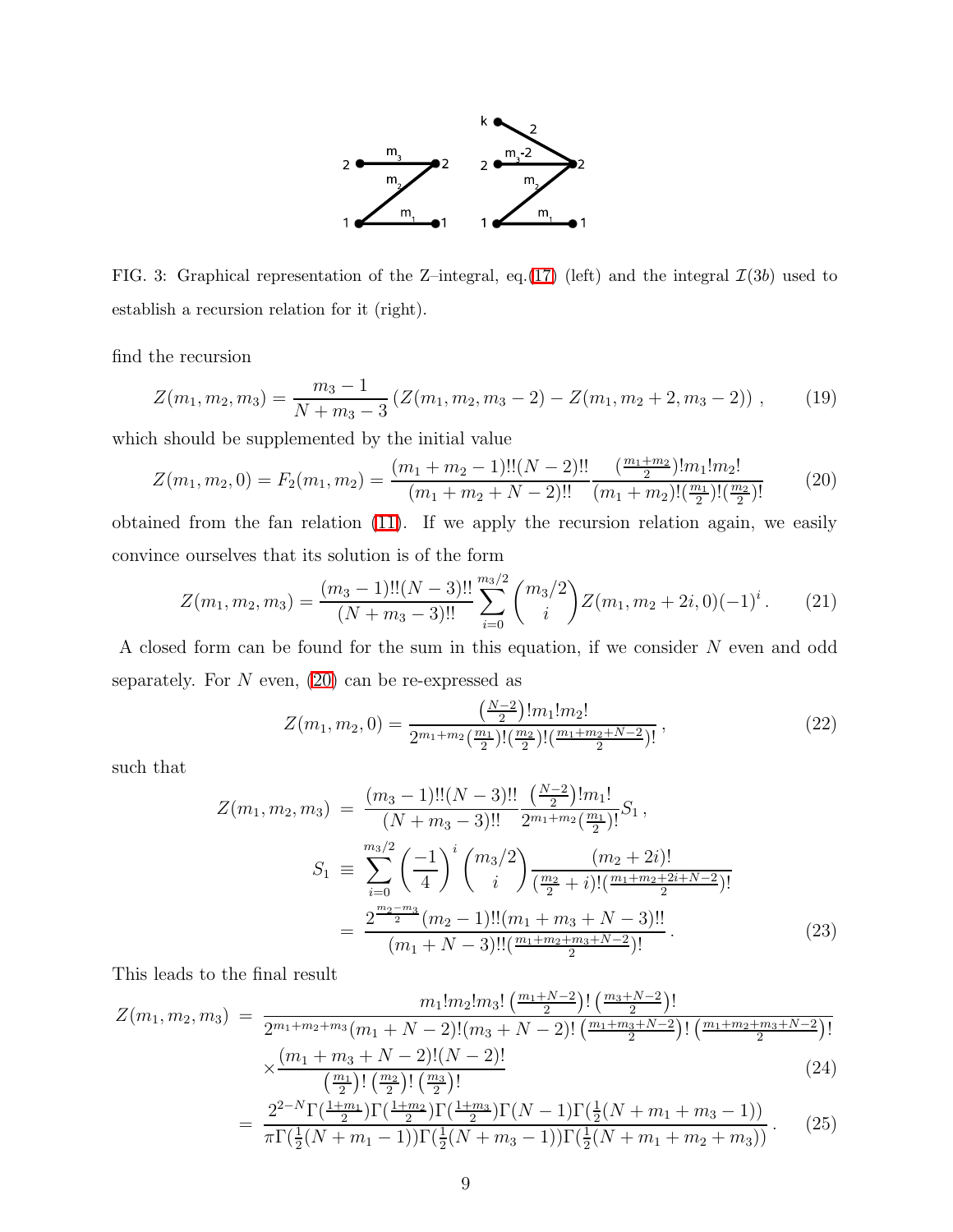The latter form turns out to be valid also for odd N.

# VI. EXCHANGE INTEGRALS

Exchange integrals contain at least one line with odd multiplicity, and can therefore be positive or negative. The total number of lines arriving in any dot must, of course, still be even, otherwise the integral vanishes. Consider the structurally simplest exchange integral depicted in fig[.4,](#page-10-0)

$$
X(r, s, t, u) \equiv \int (dO)(O_{11})^r (O_{21})^s (O_{22})^t (O_{12})^u,
$$
\n(26)

 $r, s, t, u \in \mathbb{N}$ . The case  $r = s = t = u = 1$  is easily solved by summing over the index of an arbitrary point, say the upper right one. We obtain

$$
X(1,1,1,1) = -\frac{1}{N-1}F_2(2,2) = -\frac{1}{(N-1)N(N+2)}.
$$
\n(27)

For general  $r, s, t, u$  we derive a recursion relation using invariance under a rotation between indices 1 and 3 (where 3 is a new index), multiplied from the right. This gives

$$
X(r, s, t, u) = X'(r, s, t, u) \equiv \int (dO) \left( (\cos \xi) O_{11} - (\sin \xi) O_{13} \right)^r \left( (\cos \xi) O_{21} - (\sin \xi) O_{23} \right)^s O_{22}^t O_{12}^u
$$
  
= 
$$
(\cos \xi)^{r+s} M_0 + (\cos \xi)^{r+s-2} (\sin \xi)^2 M_1 + ... \tag{28}
$$

where  $M_0 = X(r, s, t, u)$  is evident from choosing  $\xi = 0$ , and  $M_1$  is given by the diagrams in fig[.4](#page-10-0) with corresponding values  $\mathcal{I}(4a)$ ,  $\mathcal{I}(4b)$ , and  $\mathcal{I}(4c)$ ,

<span id="page-9-0"></span>
$$
M_1 = \frac{r(r-1)}{2}\mathcal{I}(4a) + rs\mathcal{I}(4b) + \frac{s(s-1)}{2}\mathcal{I}(4c).
$$
 (29)

According to section [III E,](#page-4-1) we must have  $M_1 = \frac{r+2}{2}X(r, s, t, u)$ . The order of the integrals  $\mathcal{I}(4a)$ ,  $\mathcal{I}(4b)$ , and  $\mathcal{I}(4c)$  can again be reduced by summing over the index of the new point, which yields

$$
\mathcal{I}(4a) = \frac{1}{N-2} \left( X(r-2, s, t, u) - X(r, s, t, u) - X(r-2, s+2, t, u) \right) \tag{30}
$$

$$
\mathcal{I}(4b) = -\frac{1}{N-2} \left( X(r,s,t,u) + X(r-1,s-1,t+1,u+1) \right) \tag{31}
$$

$$
\mathcal{I}(4c) = \frac{1}{N-2} \left( X(r, s-2, t, u) - X(r, s-2, t+2, u) - X(r, s, t, u) \right). \tag{32}
$$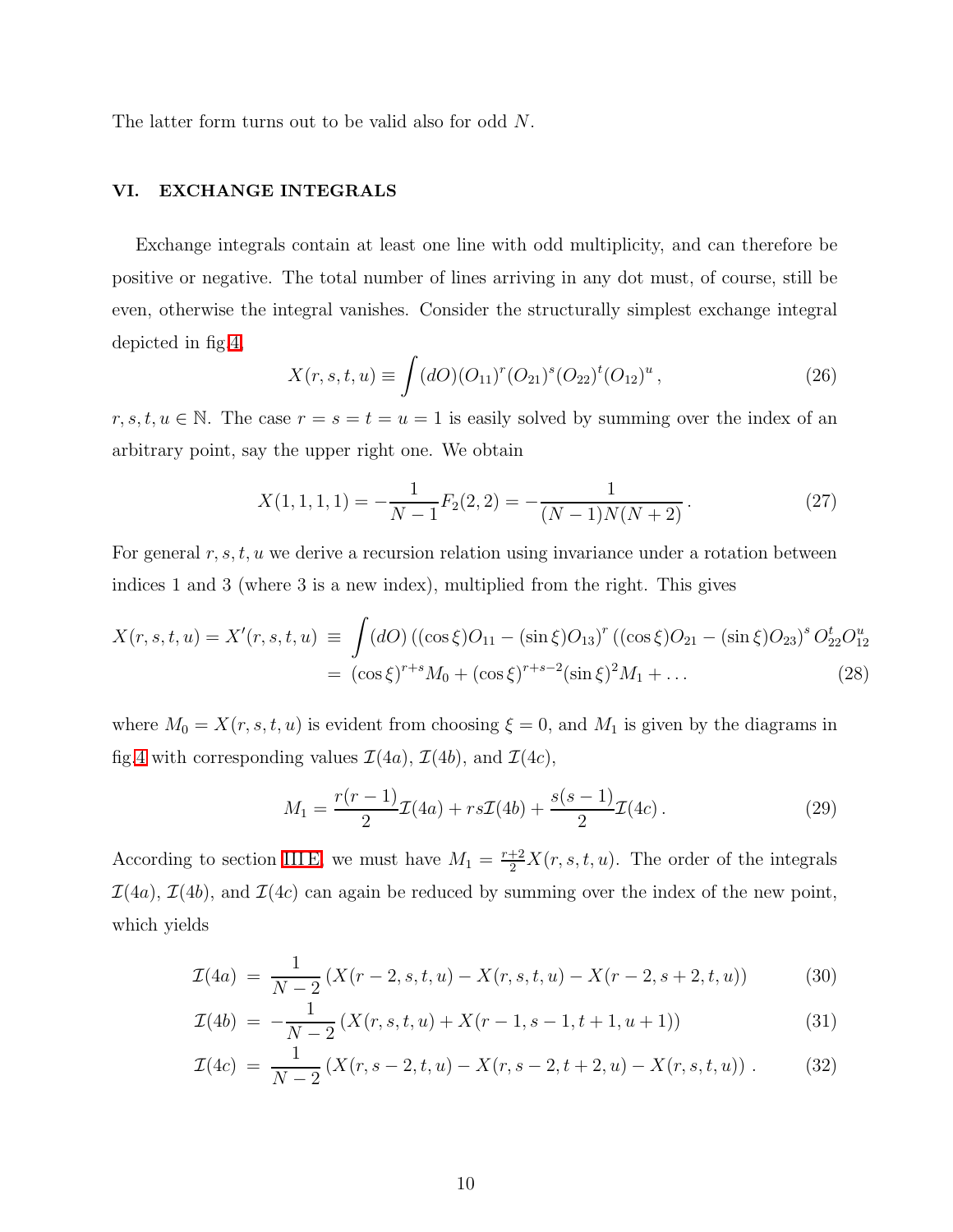

<span id="page-10-0"></span>FIG. 4: The exchange integral  $X(r, s, t, u)$  (left) and the integrals  $\mathcal{I}(4a)$ ,  $\mathcal{I}(4b)$ , and  $\mathcal{I}(4c)$  used to calculate it (second from left to right, respectively). The latter integrals are obtained by rotating two lines away from dot 1 on the right to a new dot  $k \neq 1, 2$ ; the index k is then summed over.

If we insert these integrals into [\(29\)](#page-9-0), we get the recursion relation

<span id="page-10-1"></span>
$$
X(r, s, t, u) = \frac{1}{(r+s)(N-2) + r(r-1) + 2rs + s(s-1)} \left( -2rsX(r-1, s-1, t+1, u+1) + r(r-1) \left( X(r-2, s, t, u) - X(r-2, s+2, t, u) \right) + s(s-1) \left( X(r, s-2, t, u) - X(r, s-2, t+2, u) \right) \right).
$$
\n(33)

No closed solution of this recursion relation could be found, but the principle of its application is clear: Iterating  $(33)$  will reduce the multiplicities of the lines with power r or s, till a power zero is achieved, and then the integral is reduced to a Z-integral, whose value is known for all multiplicities of the remaining lines, see eq.[\(23\)](#page-8-2). Note that the formula corresponding to [\(33\)](#page-10-1) for the unitary case is quite different, as one must rotate always one line corresponding to a non-conjugated matrix element and one line corresponding to a complex conjugated matrix element [\[14\]](#page-12-13).

# VII. INTEGRALS OF ORDER 6

In this final section I will give explicit formulas for all integrals of order  $p = 6$ , which are not of the fan-type or Z-type. They are shown in figure [5,](#page-11-0) and will be denoted accordingly  $\mathcal{I}(5a)$ ,  $\mathcal{I}(5b)$ ,  $\mathcal{I}(5c)$ ,  $\mathcal{I}(5d)$ ,  $\mathcal{I}(5e)$ ,  $\mathcal{I}(5f)$ ,  $\mathcal{I}(5g)$ . All of them are obtained by summing over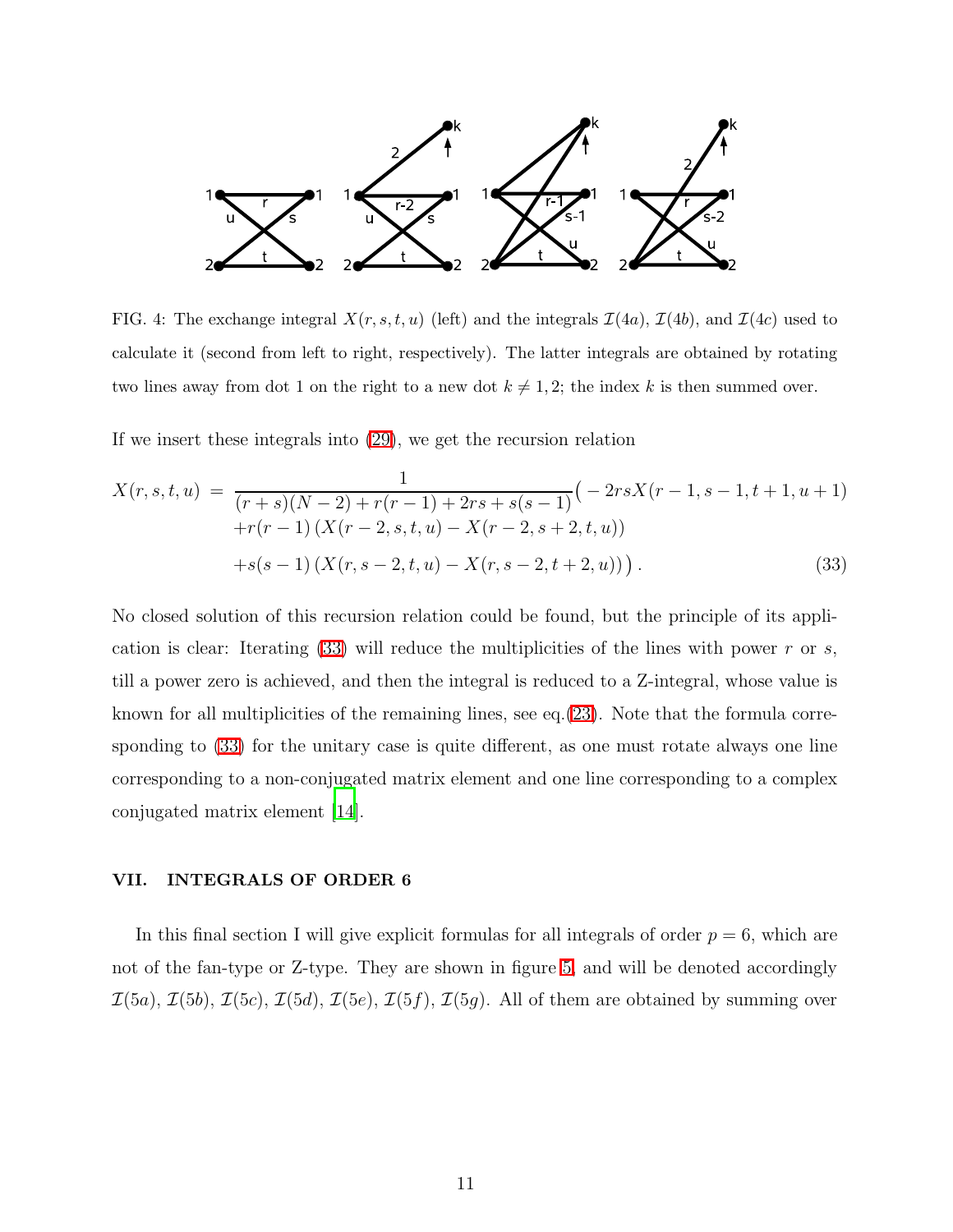

<span id="page-11-0"></span>FIG. 5: All the integrals of degree  $p = 6$  which are not of the fan-type or Z-type considered previously. These integrals are labeled  $\mathcal{I}(5a)$ ,  $\mathcal{I}(5b)$ ,  $\mathcal{I}(5c)$ ,  $\mathcal{I}(5d)$ ,  $\mathcal{I}(5e)$ ,  $\mathcal{I}(5f)$ ,  $\mathcal{I}(5g)$  (from left to right), respectively, and can be obtained by summing over the indices of the dots with an arrow.  $\mathcal{I}(5c)$  and  $\mathcal{I}(5d)$  are of the exchange type considered in fig[.4.](#page-10-0)

the index indicated by an arrow. We are lead to

$$
\mathcal{I}(5a) = \frac{1}{N-1} \left( F_2(2,2) - F_3(2,2,2) \right) = \frac{N+3}{(N-1)N(N+2)(N+4)} \tag{34}
$$

$$
\mathcal{I}(5b) = \frac{1}{N-2}(Z(2,0,2) - 2\mathcal{I}(5a)) = \frac{-2 + N(N+3)}{(N-2)(N-1)N(N+2)(N+4)}\tag{35}
$$

$$
\mathcal{I}(5c) = -\frac{1}{N-1}F_2(2,4) = -\frac{3(N-2)!!}{(N-1)(N+4)!!} = \mathcal{I}(5d)
$$
\n(36)

$$
\mathcal{I}(5e) = -\frac{1}{N-1}F_3(2,2,2) = -\frac{(N-2)!!}{(N-1)(N+4)!!}
$$
\n(37)

$$
\mathcal{I}(5f) = -\frac{1}{N-2} \left( \mathcal{I}(5a) + \mathcal{I}(5e) \right) = -\frac{1}{(N-2)(N-1)N(N+4)} \tag{38}
$$

$$
\mathcal{I}(5g) = -\frac{2}{N-2}\mathcal{I}(5e) = \frac{2(N-2)!!}{(N-2)(N-1)(N+4)!!}.
$$
\n(39)

# VIII. SUMMARY

As a summary, I have adapted the method of invariant integration introduced in [\[14\]](#page-12-13) to the case of integration over the orthogonal group  $O(N)$ . Explicit formulas were obtained for all one–vector integrals (these coincide with integrals over a hypersphere in  $N$  dimensions), for all two–vector integrals with up to three different matrix elements, as well as for all integrals up to order 6. In more complicated cases recursion relations were derived, in particular for all exchange integrals with two different indices on the left and two on the right.